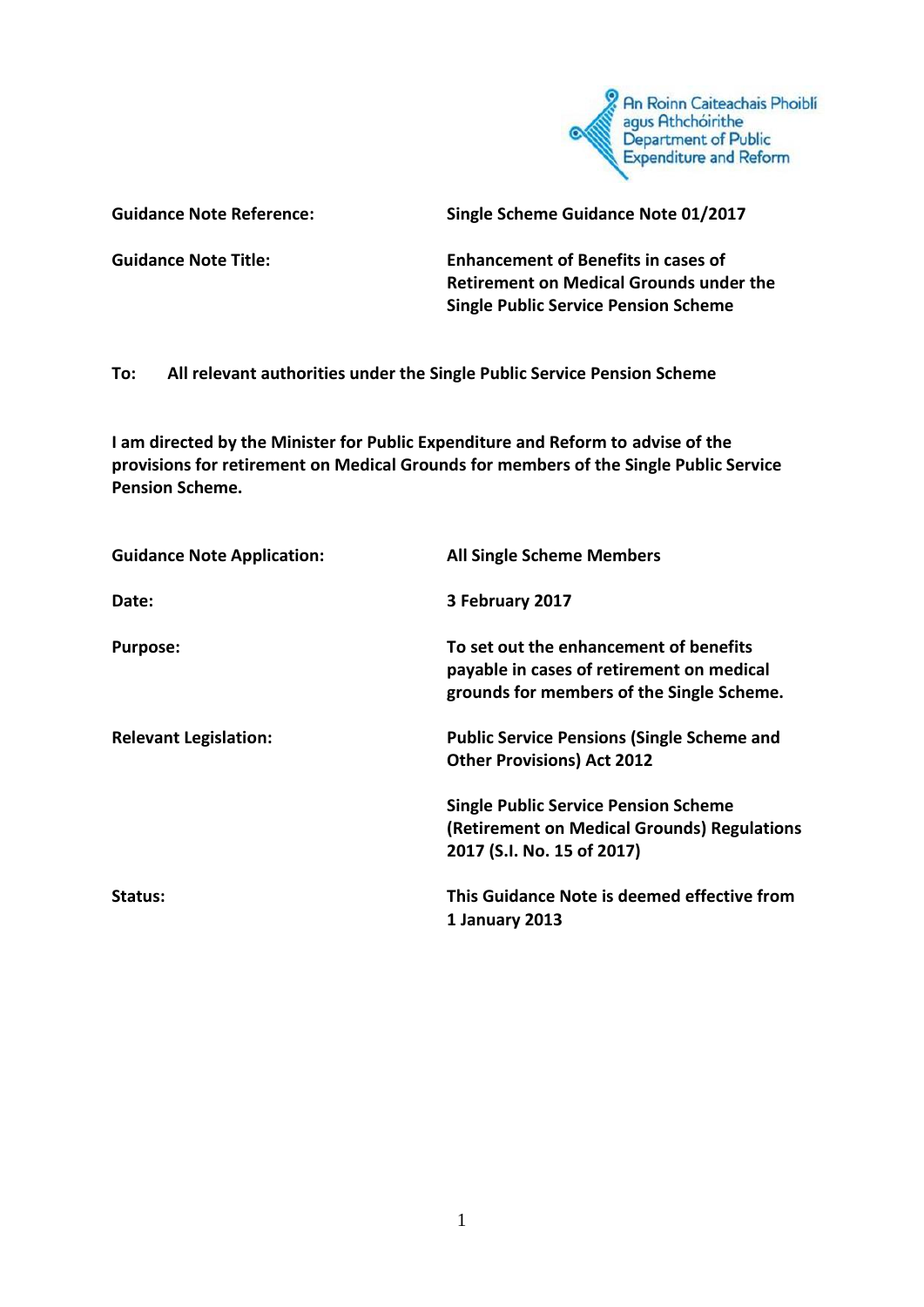## **Guidance Note 01/2017: Enhancement of Benefits in cases of Retirement on Medical Grounds under the Single Public Service Pension Scheme**

1. The Minister for Public Expenditure and Reform has made Regulations entitled Single Public Service Pension Scheme (Retirement on Medical Grounds) Regulations 2017 (S.I. No. 15 of 2017) under section 8(2)(c) and section 29(6) of the Public Service Pensions (Single Scheme and Other Provisions) Act 2012 ("the 2012 Act"). These Regulations make provision for enhancement of the rate of pension and/or retirement lump sum payable to members of the Single Public Service Pension Scheme ("Single Scheme") who retire, or are retired or discharged on medical grounds.

The purpose of this Guidance Note is to provide more detailed information on pension and lump sum benefit enhancement in cases of retirement or discharge on medical grounds of Single Scheme members, in line with the Regulations. This Guidance Note should be read in conjunction with the 2012 Act and the Regulations.

- 2. Retirement benefits (i.e. retirement lump sum and pension) will be payable immediately after the retirement or discharge on medical grounds is approved or otherwise determined by a relevant authority. As provided for in the Regulations, these benefits may be enhanced as detailed in paragraph 3 below.
	- 2.1. In summary, Single Scheme members will ordinarily qualify for retirement or discharge on medical grounds under section 29 of the 2012 Act provided that the following medical criteria, as set out in section 29(3) of the 2012 Act have been met to the satisfaction of the relevant authority:
		- the Scheme member has a current ongoing medically recognised physical or mental health condition that is likely to be permanent and enduring;
		- that condition permanently renders the member medically incapable of regular and effective service in their current occupation or grade; and
		- reasonable medical treatment options and practicable changes to working arrangements (including, in exceptional cases, outside the Scheme member's current occupation or grade) which would enable or facilitate continued service by the member have been examined and are not considered practical.
	- 2.2. Sections 29(3) to 29(5) of the 2012 Act set out the legislative requirements in relation to the medical assessment associated with the approval of a retirement or discharge of a Scheme member on medical grounds.
	- 2.3. As expressly provided for in section 29(1) of the 2012 Act, the arrangements set out in paragraphs 2.1 and 2.2 above do not apply to personnel of the Permanent Defence Force (PDF) who are Single Scheme members. Rather, in accordance with Regulations made under the Defence Acts or otherwise, such military personnel are subject to separate procedures under which they may be compulsorily discharged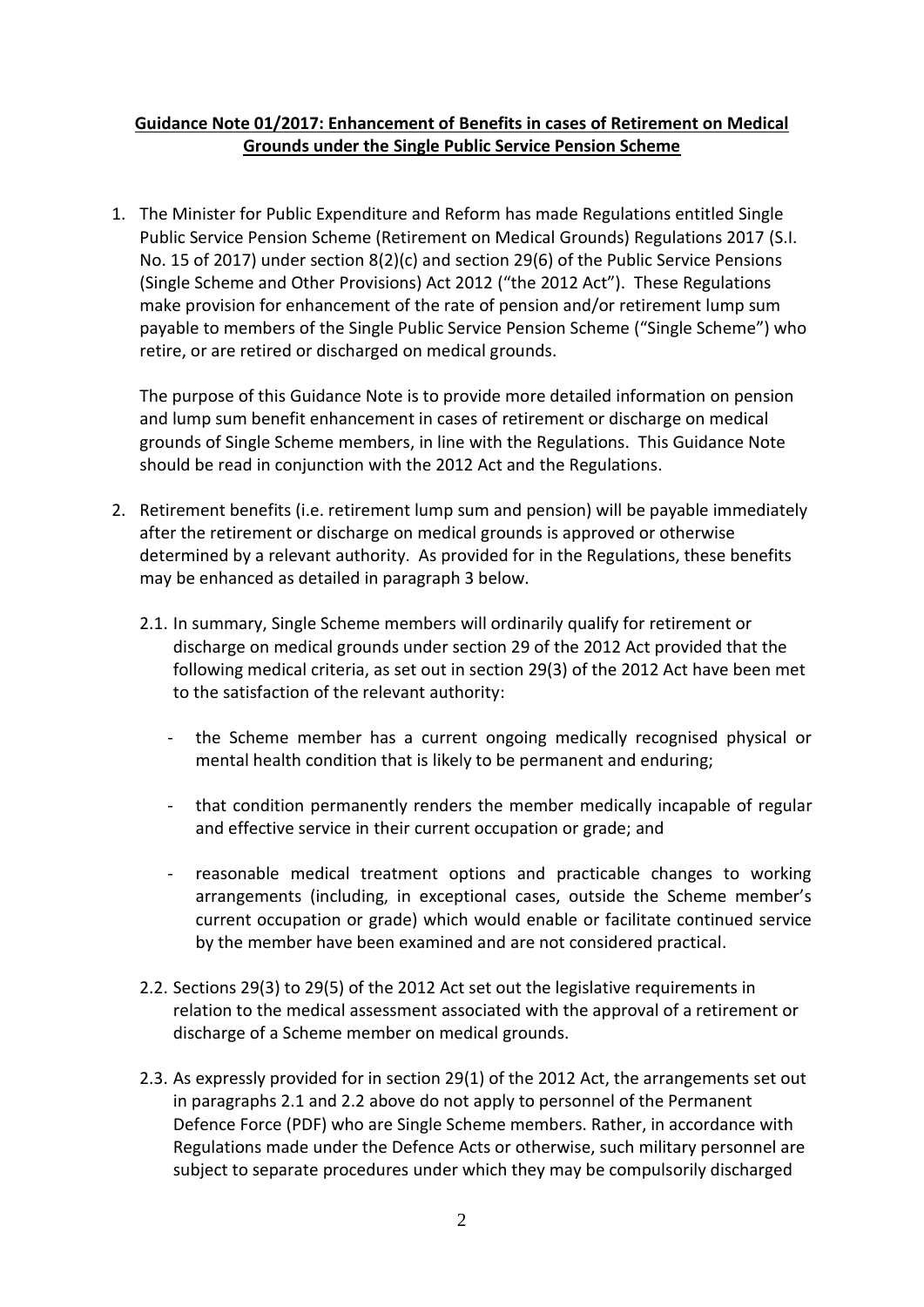or retired on medical grounds from the PDF having been found unfit for further service in the force, as determined by the prescribed authority. In all other respects, the details set out in this Guidance Note apply to members of the PDF on the same basis as to their Single Scheme counterparts working in other areas of the public service.

### **Calculation of retirement benefits, including possible enhancement, in cases of retirement on Medical Grounds**

- 3. In cases of approved or otherwise determined retirement or discharge on medical grounds, the calculation of retirement benefits and benefit enhancement, if applicable, is based on the following:
	- 3.1. If a Scheme member retires or is retired or discharged on medical grounds before completing the Single Scheme vesting period (2 years), he or she shall be eligible to receive a gratuity of 8.5% of actual pensionable remuneration in respect of the period of employment. Pension contributions up to the date of discharge or retirement on medical grounds will not be refunded in such cases<sup>1</sup>.
	- 3.2. If the Scheme member has completed the vesting period at the date of retirement or discharge on medical grounds, the pension and lump sum payable may be enhanced by the award of additional referable amounts, subject to certain limits and conditions, as set out below.
	- 3.3. For the purpose of calculating the enhancements (additional referable amounts), the "normal retirement age" for the particular Single Scheme member who is retiring or being discharged on medical grounds should be established. For the vast majority of Single Scheme members, "normal retirement age" is as set out in section 13 of the 2012 Act. This coincides with the age of eligibility for the Contributory State Pension which is currently age 66 but is due to increase to age 67 on 1 January 2021 and to 68 on 1 January 2028. The main exceptions to this rule arise in the case of members who, because of the nature of their employment have an earlier retirement age and these are dealt with in section 26 of the 2012 Act. For ease of reference, the normal retirement ages in respect of these exceptions at the date of this Guidance Note are as listed below (however any subsequent changes that may occur in respect of the "normal retirement age" must be incorporated in the application of this Guidance Note):
		- 3.3.1. In the case of a member of An Garda Síochána in a pensionable position, 55 years of age.
		- 3.3.2. In the case of a prison officer as defined in section 26(5) of the 2012 Act, 55 years of age.

1

 $1$  In accordance with section 17(1) of the 2012 Act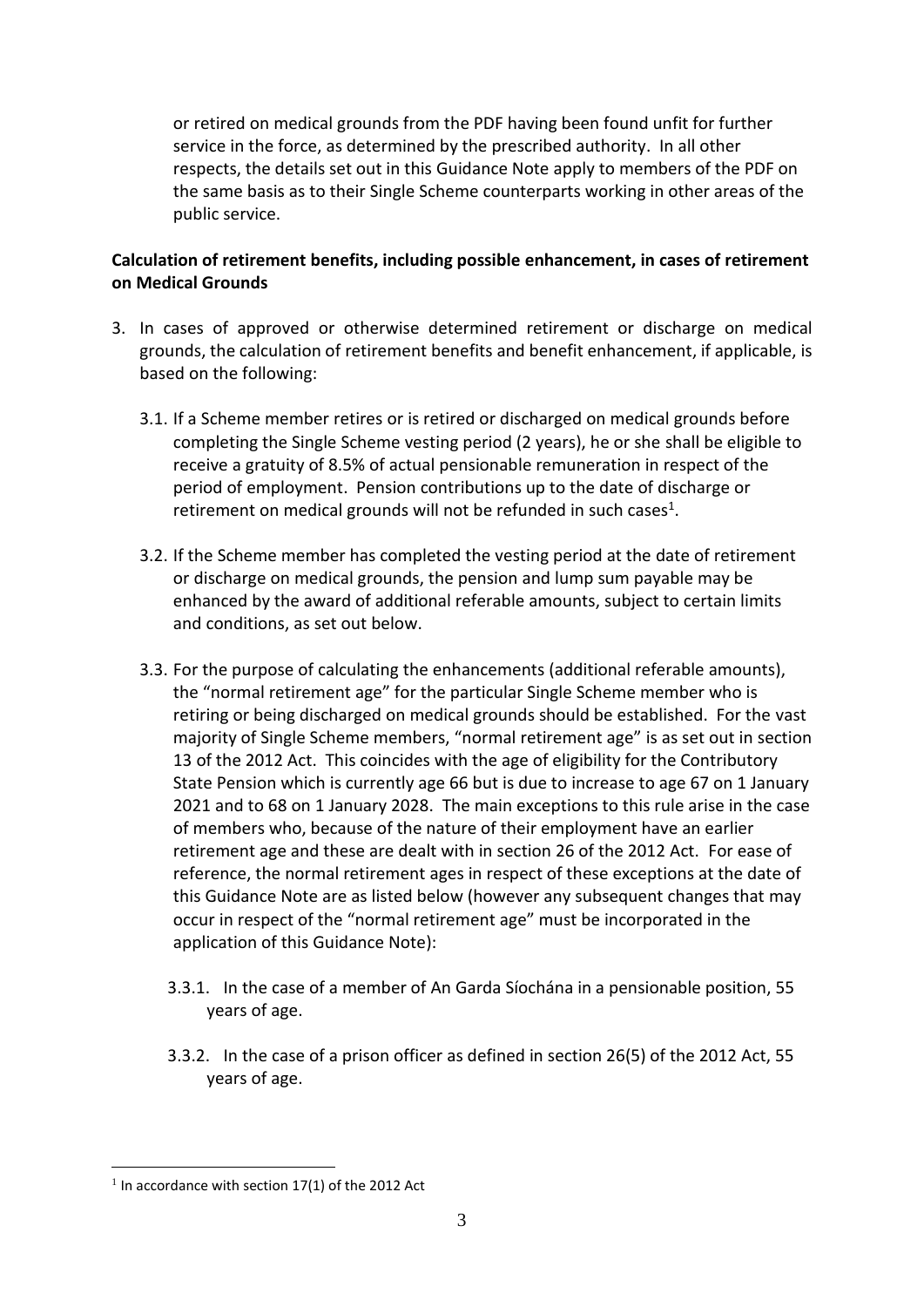- 3.3.3. In the case of a "specified fire brigade employee" as defined in section 26(5) of the 2012 Act, 55 years of age.
- 3.3.4. In the case of a member of the Permanent Defence Force in a pensionable position, 50 years of age.
- 3.4. The period of time on which the enhancement will be based (described in the Regulations as the "applicable time period") will be the period of time in years and days, from the date of retirement or discharge to the particular Scheme member's normal retirement age, divided by 2.
- 3.5. The monetary amounts on which the enhancement will be based are the higher of:
	- the referable amounts (pension and lump sum) that accrued to the member in the most recent full year; or
	- the average annual referable amounts (pension and lump sum) that accrued to the member in the 3 most recent full years.

These monetary amounts are described in the Regulations as the "relevant pension amount" (in respect of the pension) and the "relevant lump sum amount" (in respect of the lump sum). "Full year" for the purpose of this paragraph is defined in paragraph 3.8 below.

- 3.6. Subject to paragraph 3.7, the enhancement to be added to the pension and the lump sum is the applicable time period calculated as described in paragraph 3.4 multiplied by the relevant pension and relevant lump sum amounts respectively calculated as described in paragraph 3.5.
- 3.7. As specified in both section 29(7) of the 2012 Act and in the Regulations, if the enhancement amounts calculated as per paragraph 3.6 exceed 10 times the value of the most recent full year referable amounts, **the pension and lump sum enhancements shall be capped at 10 times the value of the most recent full year referable amounts.** "Full year" for the purpose of this paragraph is defined in paragraph 3.8 below.
- 3.8. For the purposes of paragraphs 3.5 and 3.7, a full year is defined as a January to December calendar year in which a member's referable amounts have not been reduced as a result of sick leave (e.g. a year in which the member was on sick leave but receiving no sick leave remuneration or was on TRR can be discounted). This is to the benefit of the Scheme member so that recent years when the member may have been on unpaid sick leave or on TRR need not be taken into account in the calculation of the enhancement.
- 3.9. Examples of these calculations are included at Appendix A of this Guidance Note.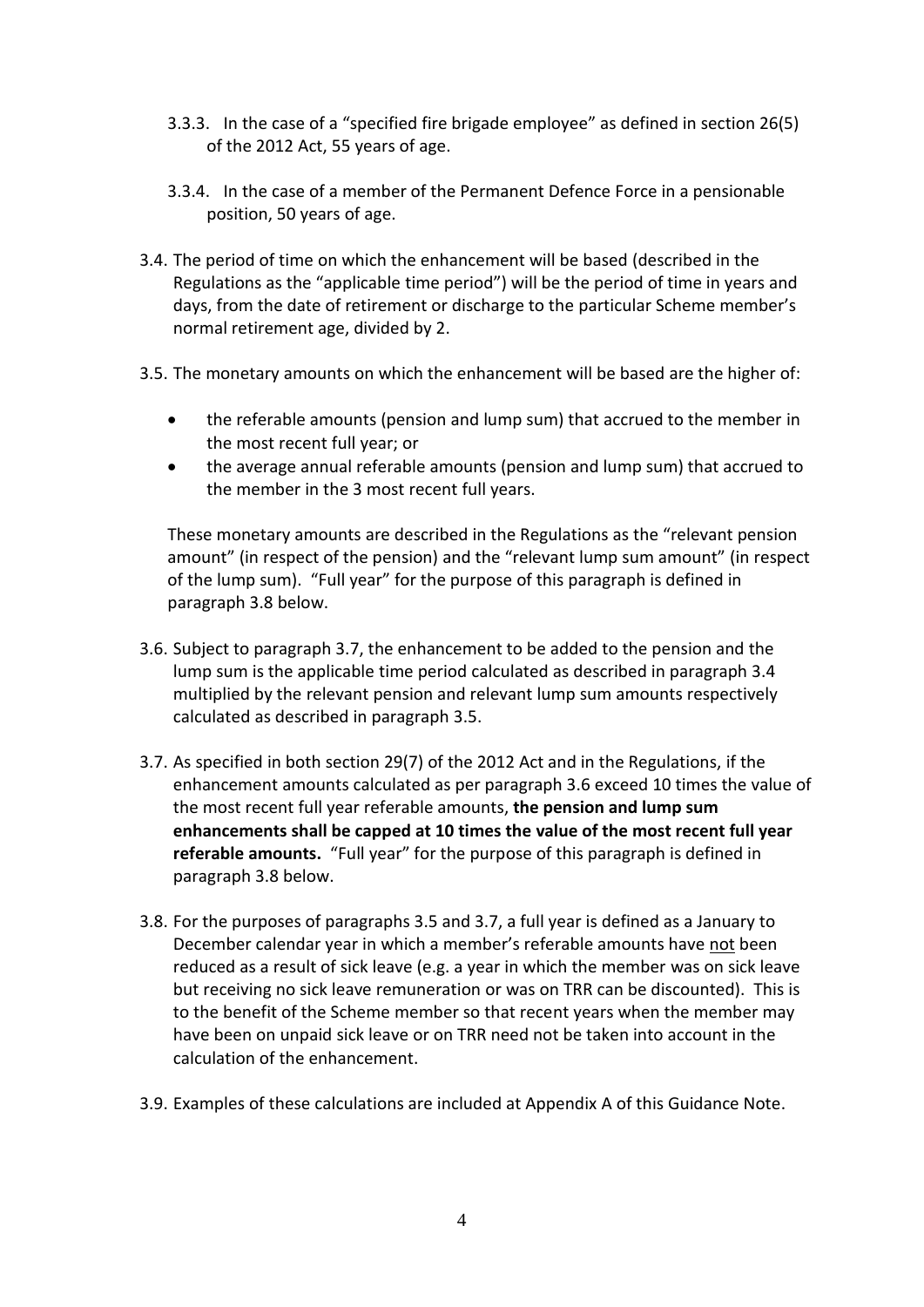### **Scheme members with pension rights in other public service pension schemes**

4. For the avoidance of doubt, if a Scheme member has accrued benefits in another ("preexisting") public service pension scheme and applies for retirement (or is compulsorily discharged or retired) on medical grounds in the Single Scheme, any pension entitlements in pre-existing public service pension schemes will not be combined with Single Scheme entitlements when calculating the potential enhancement of Single Scheme pension benefits. The member can, should he or she wish to do so, apply to the administrator of the pre-existing public service pension scheme to have those preserved payments paid early, subject to the terms and conditions of the particular pre-existing pension scheme regarding early retirement or discharge on ill-health/medical grounds.

## **Preserved Single Scheme Benefits**

5. A person who was a member of the Single Scheme but who then left the public service having completed the vesting period but before retirement, will have accrued preserved benefits in the Scheme. Should that former member subsequently incur permanent illhealth, he or she can apply to the relevant authority for early payment of Single Scheme pension and lump sum benefits<sup>2</sup>. If the relevant authority is satisfied that the former member would be eligible for retirement or discharge on medical grounds if he or she were still employed in the public service, then a preserved pension and preserved lump sum shall be payable from the date that the relevant authority has deemed the relevant criteria apply, and this date shall be no earlier than the date of the former member's application for early payment of such benefits. In such circumstances, no enhancement of pension and lump sum benefits shall apply but pension and lump sum entitlements arising in respect of referable amounts accrued will be paid without actuarial reduction.

## **Scheme members re-entering public service employment having previously retired on Medical Grounds**

- 6. In accordance with sections 29(8) and 29(9) of the 2012 Act, where a person who has previously retired on medical grounds or been retired or compulsorily discharged on medical grounds from the public service, having received a Single Scheme retirement lump sum and being in receipt of Scheme pension payments, is subsequently reappointed as a pensionable public servant having been deemed medically fit for such employment, then—
	- 6.1. The Scheme pension shall cease to be paid in respect of any period after such reappointment.
	- 6.2. The Scheme member may repay the lump sum amount previously received, adjusted for applicable compound interest, to the relevant authority. Subject to full repayment of the required amount, the pension and lump sum referable amounts at the original date of retirement or discharge on medical grounds will be adjusted

1

<sup>2</sup> Under section 28 of the 2012 Act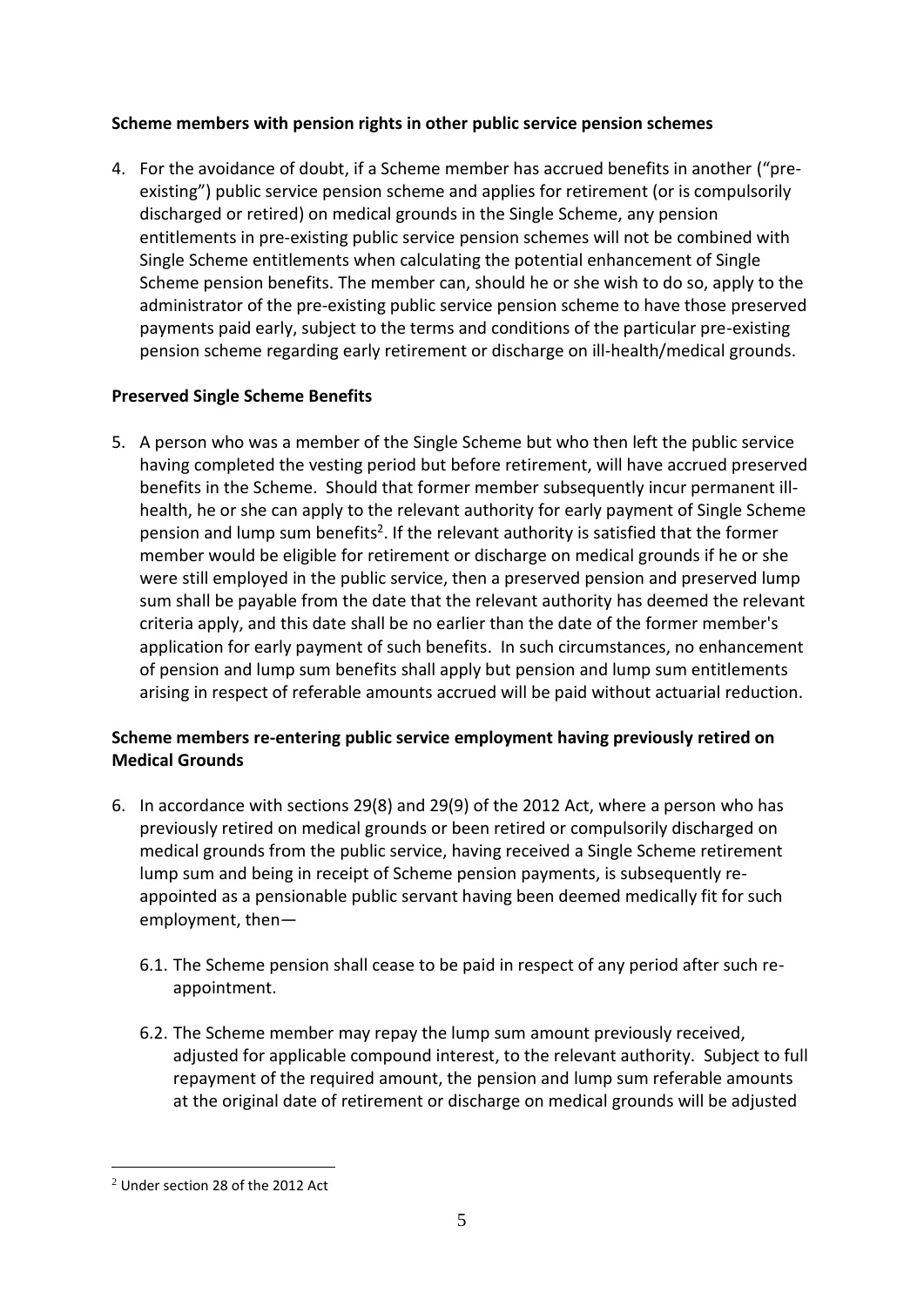for CPI movements and included in the referable amounts used in future benefit calculations under the Single Scheme.

- 6.3. The amounts restored under paragraph 6.2 shall be limited to the value of the referable amounts at the time of original retirement or discharge, as adjusted for applicable CPI increases. For the avoidance of doubt, any referable amounts added in the context of an enhancement paid at the time of retirement will not be restored.
- 6.4. For the purposes of paragraph 6.2, the relevant authority concerned may at its discretion agree to accept payment of the amount concerned in more than one payment (e.g. by instalments) and the appropriate rate of compound interest shall be applied over the agreed period of repayment.
- 6.5. Where repayment over a time period has been agreed, but subsequent circumstances prevent its completion, then the Scheme member has the option of repaying the amount outstanding in one lump sum, or the amount outstanding should be deducted from any future Single Scheme retirement lump sum or pension payments before any such amounts are payable to the Scheme member. Compound interest will apply to the amount outstanding until full payment is received.
- 6.6. Where a Scheme member chooses not to repay the lump sum and applicable compound interest upon re-entering the public service, having previously retired on medical grounds or been retired or discharged on medical grounds, then the referable amounts on which the pension and lump sum previously paid were based will not be restored to the Scheme member. In effect this means that any subsequent pension and lump sum to be paid to the Scheme member will be based solely on the referable amounts accrued in the subsequent period of employment as a Single Scheme member.

#### **Employer Follow-up**

7. Employers may issue their own Circulars to staff setting out the processes and procedures applying in relation to retirement on medical grounds in their particular sectors should they wish to do so, provided that those processes and procedures are not inconsistent with the provisions of this Guidance Note.

#### **Effective date**

8. These arrangements for the enhancement of benefits on retirement or discharge on medical grounds are deemed to have come into force on 1 January 2013.

### **Circulation**

9. This Guidance Note is being issued to all Relevant Authorities with responsibility for the Single Public Service Pension Scheme.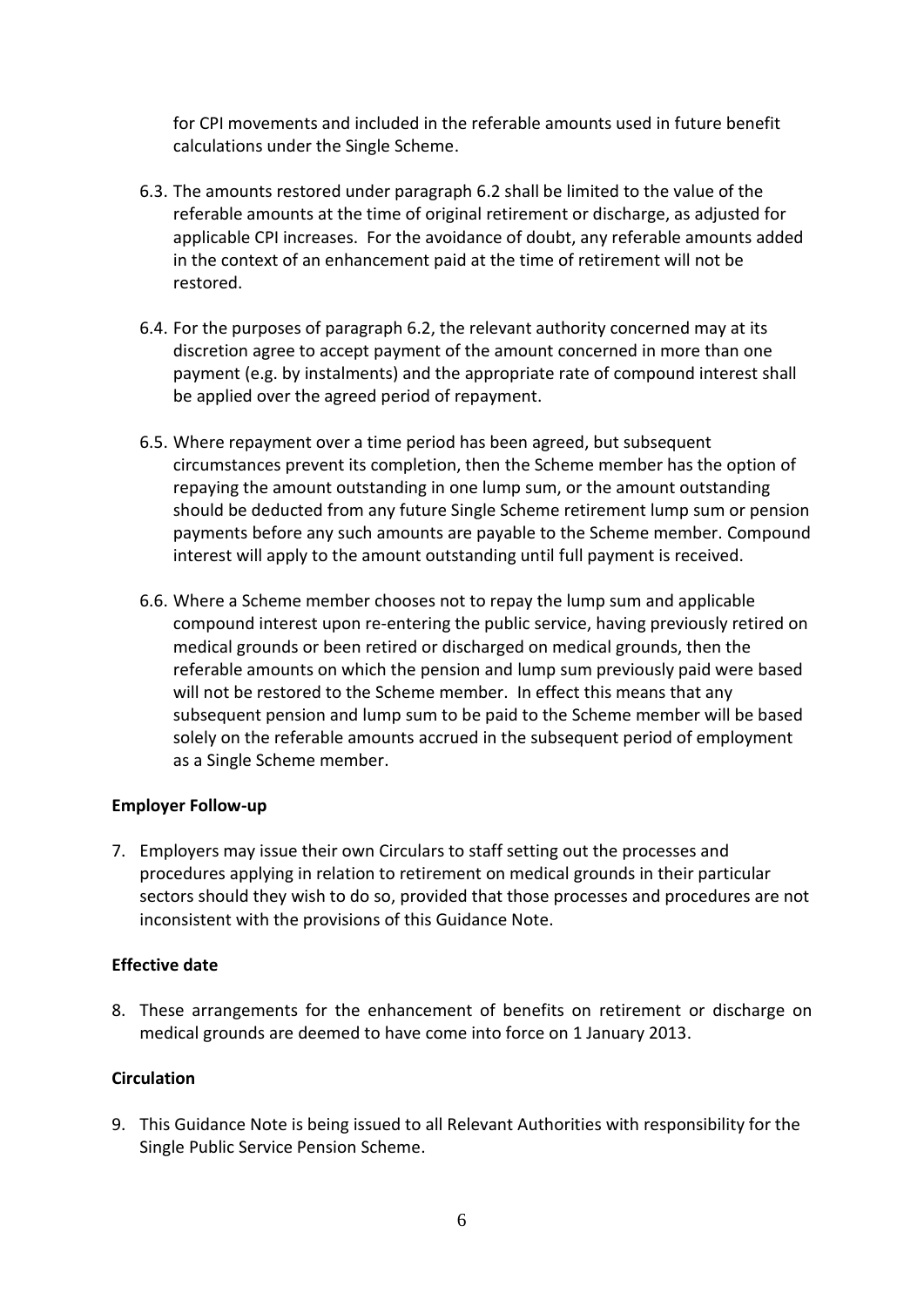#### **Queries**

- 10. Queries about this Guidance Note may be pursued as follows:
	- Individual public servants with queries should raise them with their Relevant Authority/employer.
	- Relevant Authorities/employers wishing to raise queries should send them to [singleschemequeries@per.gov.ie](mailto:singleschemequeries@per.gov.ie), writing "Guidance Note 01/2017" in the subject line.

Colin Menton Assistant Secretary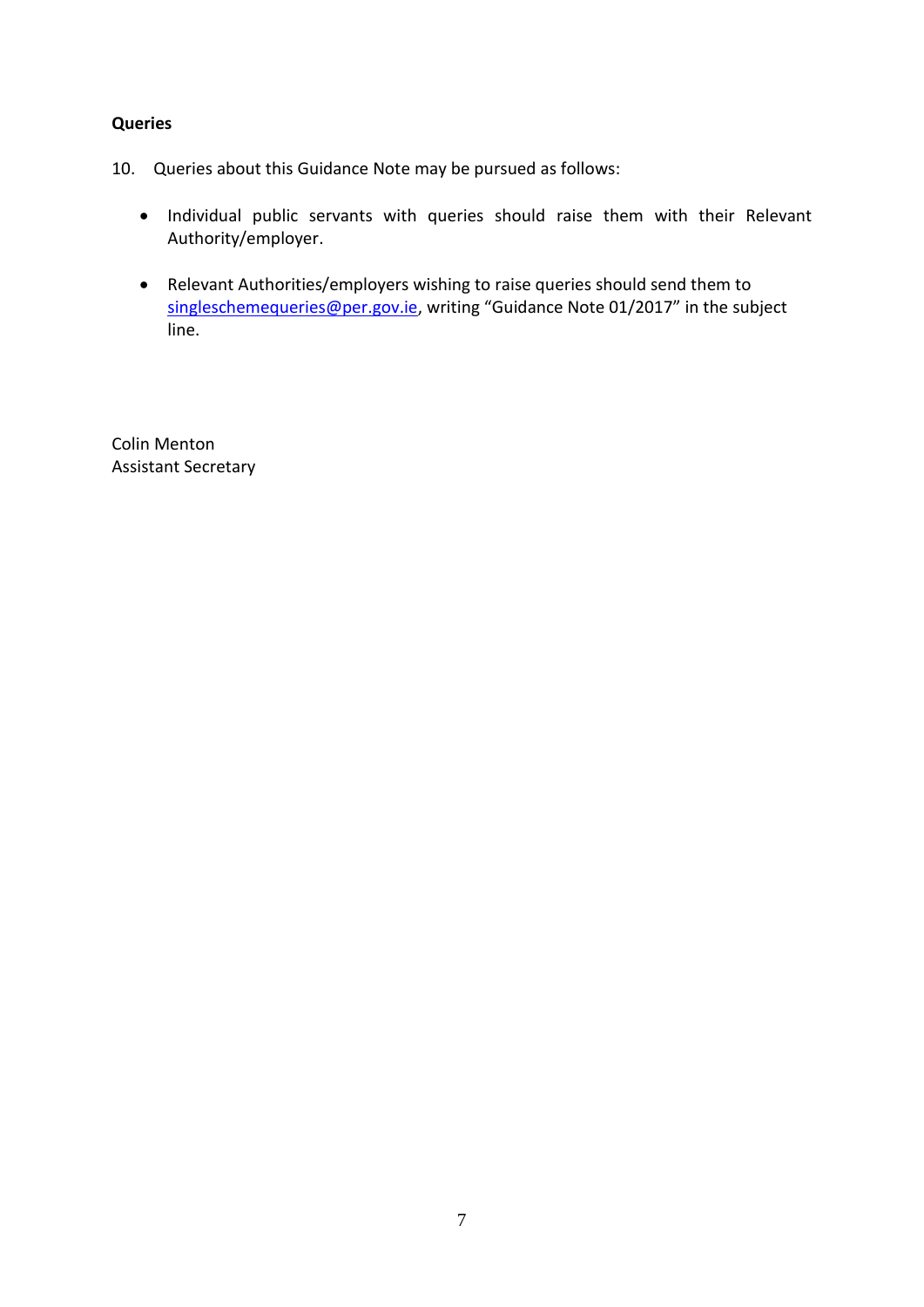## **Appendix A: Examples of Calculations for Retirement on Medical Grounds in the Single Scheme.**

- **Referable amounts in all examples are calculated on basis of Contributory State Pension rate of €233.30 effective from Jan 2016 to March 2017.**
- **Normal retirement age in all examples equates with the age of eligibility for the Contributory State Pension (as currently legislated) based on the age of the individual Scheme member at the time of retirement on medical grounds.**

## **Example I**

A 50 year old Scheme member works full-time with pensionable remuneration of €50,000 per year (assume the salary does not change over time). The Scheme member falls ill after 1  $\frac{1}{2}$  years as a Single Scheme member and is granted retirement on medical grounds at this time.

# Calculation

As a non-vested Scheme member, he/she is eligible to receive a gratuity equal to 8.5% of the pensionable remuneration earned over the period of service.

1.5  $*$  €50,000 = €75,000 is the actual pensionable remuneration received. 8.5%  $*$  €75,000 = €6,375 gratuity.

### **Example 2**

A Scheme member works full-time with pensionable remuneration of €50,000 per year for 5 years, increasing to €55,000 per year from then onwards. The Scheme member falls ill and is granted retirement on medical grounds after 6 years as a Single Scheme member. The Scheme member is currently aged 52 and his/her normal retirement age is 68. For simplicity ignore CPI adjustments. The Scheme member has had no periods of unpaid sick leave or TRR.

# Calculations

Over the initial 5 years, the Scheme member accrued  $\epsilon$ 320 in pension referable amounts and €1,875 in lump sum referable amounts each year.

In Year 6 the Scheme member accrued €382 as a pension referable amount and €2,062 as a lump sum referable amount.

**The accrued (unenhanced) pension and lump sum payments for the 6 Years are calculated as follows:**

Accrued Pension = (€320 + €320 + €320 + €320 + €320 + €382) = €1,982 Accrued Lump sum =  $(E1,875 + E1,875 + E1,875 + E1,875 + E1,875 + E2,063) = E11,438$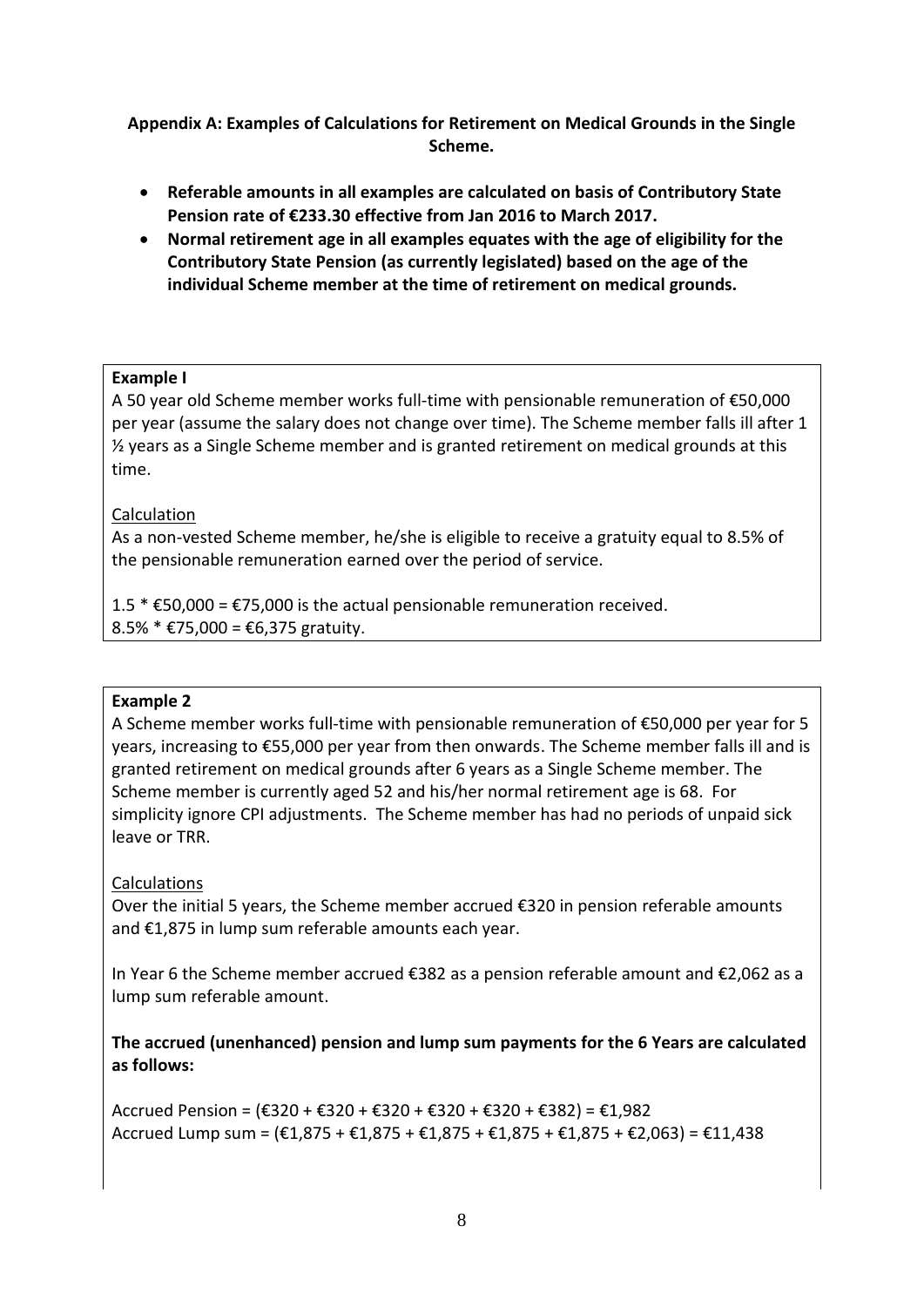| Determining the referable amounts applicable to the pension and lump sum Medical<br><b>Grounds enhancements:</b>                                                  |                                                                                                                                                                |                                                                                                                                                                   |  |  |  |
|-------------------------------------------------------------------------------------------------------------------------------------------------------------------|----------------------------------------------------------------------------------------------------------------------------------------------------------------|-------------------------------------------------------------------------------------------------------------------------------------------------------------------|--|--|--|
| (i)                                                                                                                                                               | Using Average of three most recent full years<br>Average Pension referable amount in three most recent full years = $(E320 + E320 +$                           |                                                                                                                                                                   |  |  |  |
|                                                                                                                                                                   | €382) / 3 = €341                                                                                                                                               |                                                                                                                                                                   |  |  |  |
|                                                                                                                                                                   | Average Lump Sum referable amount in three most recent full years = $(E1,875 + E1)$<br>€1,875 + €2,063)/ 3 = €1,938                                            |                                                                                                                                                                   |  |  |  |
| (ii)                                                                                                                                                              | <b>Using Most Recent Full Year</b><br>Most recent full year Pension referable amount<br>$=$ €382<br>Most recent full year Lump Sum referable amount = $£2,063$ |                                                                                                                                                                   |  |  |  |
|                                                                                                                                                                   |                                                                                                                                                                | Most recent full year produces most favourable amount so<br>€382 is the Pension referable amount to be used<br>€2,063 is the Lump Sum referable amount to be used |  |  |  |
| Period of time applicable to the pension and lump sum enhancements:<br>The period of time to the normal retirement age is 16 years<br>$(16/2) = 8$                |                                                                                                                                                                |                                                                                                                                                                   |  |  |  |
|                                                                                                                                                                   | <b>Pension Enhancement</b>                                                                                                                                     |                                                                                                                                                                   |  |  |  |
|                                                                                                                                                                   | Pension enhancement                                                                                                                                            | $= 8 * £382$<br>$=$ €3,056                                                                                                                                        |  |  |  |
| €3,056 is less than 10 times the most recent full year pension referable amount (10* €382=<br>€3,820) and is therefore the appropriate pension enhancement.       |                                                                                                                                                                |                                                                                                                                                                   |  |  |  |
|                                                                                                                                                                   | <b>Lump Sum Enhancement</b>                                                                                                                                    |                                                                                                                                                                   |  |  |  |
|                                                                                                                                                                   | $= 8* €2,063$<br>Lump sum enhancement<br>$=$ €16,504                                                                                                           |                                                                                                                                                                   |  |  |  |
| €16,496 is less than 10 times the most recent full year lump sum referable amount (10*<br>€2,062= €20,620) and is therefore the appropriate lump sum enhancement. |                                                                                                                                                                |                                                                                                                                                                   |  |  |  |
|                                                                                                                                                                   | <b>Pension and Lump sum Awarded</b>                                                                                                                            |                                                                                                                                                                   |  |  |  |
|                                                                                                                                                                   | Total Pension to be awarded                                                                                                                                    | = €1,982 (accrued) + €3,056 (enhancement)<br>= €5,038                                                                                                             |  |  |  |
|                                                                                                                                                                   | Total lump sum to be awarded                                                                                                                                   | = €11,438 (accrued) + €16,504 (enhancement)<br>= €27,942                                                                                                          |  |  |  |

### **Example 3**

A Scheme member works full-time with pensionable remuneration of €50,000 per year for 5 years, increasing to €55,000 per year from then onwards. However at the beginning of the 6 th year, the Scheme member changes to working part-time on a 50% basis. The Scheme member falls ill and is granted retirement on medical grounds after 6 years as a Single Scheme member. The Scheme member is currently aged 65, the normal retirement age for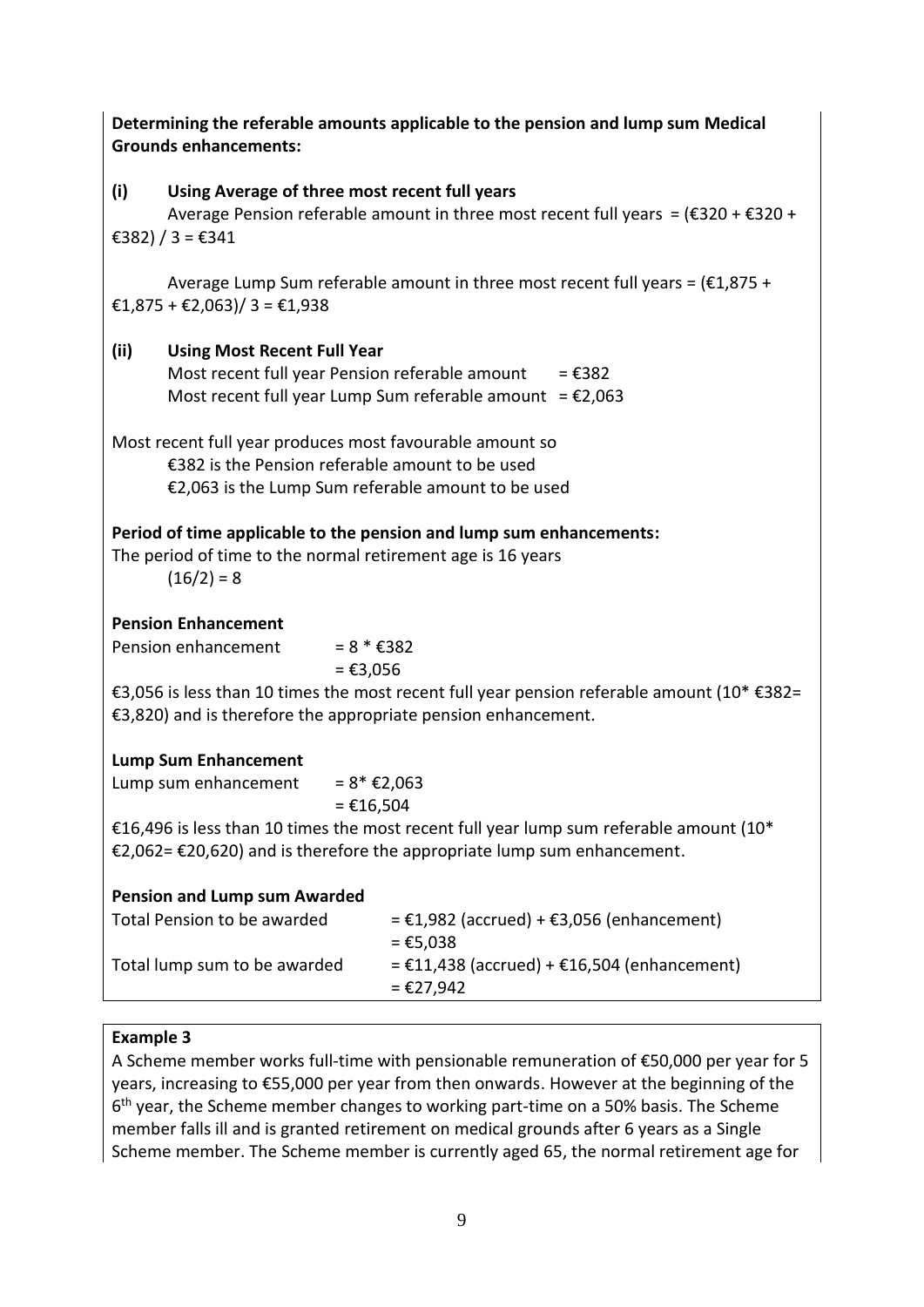this example is 66 and, again, for simplicity ignore CPI adjustments. The Scheme member has had no periods of unpaid sick leave or TRR.

# Calculations

Over the initial 5 years, the Scheme member accrued €320 in pension referable amounts and €1,875 in lump sum referable amounts each year.

In Year 6 the Scheme member accrued €191 as a pension referable amount and €1,031 as a lump sum referable amount.

#### **The accrued (unenhanced) pension and lump sum payments for the 6 years are calculated as follows:**

Accrued Pension =  $(E320 + E320 + E320 + E320 + E320 + E1791)$  = £1,791 Accrued Lump sum =  $(\text{\textsterling}1,875 + \text{\textsterling}1,875 + \text{\textsterling}1,875 + \text{\textsterling}1,875 + \text{\textsterling}1,031) = \text{\textsterling}10,406$ 

**Determining the referable amounts applicable to the pension and lump sum Medical Grounds enhancements:**

## **(i) Using Average of three most recent full years**

| Average Pension referable amount  | $=$ (€320 + €320 + €191) / 3<br>$=$ €277                            |
|-----------------------------------|---------------------------------------------------------------------|
| Average Lump Sum referable amount | = $(\text{£}1,875 + \text{£}1,875 + \text{£}1,031)$ / 3<br>= €1,594 |

### **(ii) Using Most Recent Full Year**

| Most recent Pension referable amount  | $=$ €191 |
|---------------------------------------|----------|
| Most recent Lump Sum referable amount | = €1,031 |

Average of three most recent full years produces most favourable amount so

€277 is the Pension referable amount to be used €1,594 is the Lump Sum referable amount to be used

### **Period of time applicable to the pension and lump sum enhancements:**

The period of time to the normal retirement age is 1 year  $(1/2)$  = 0.5 so 0.5 is period of time to be awarded by way of enhancement

# **Pension Enhancement**

Pension enhancement =  $0.5 * E277$  $= 6139$ 

€139 is less than 10 times the most recent full year pension referable amount (10\* €191= €1,910) and is therefore the appropriate pension enhancement.

### **Lump Sum Enhancement**

Lump sum enhancement =  $0.5 * £1,594$  $= 6797$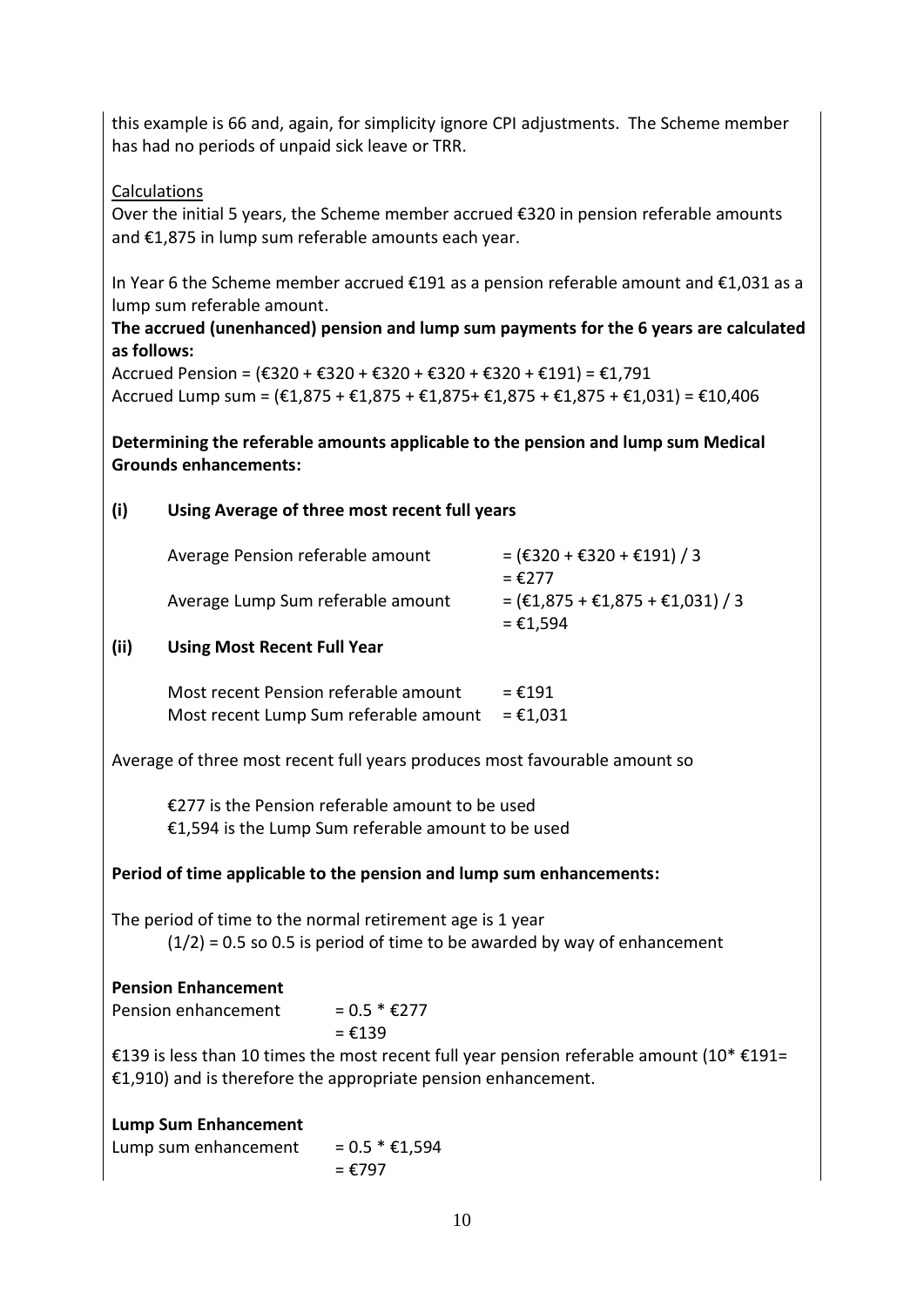€797 is less than 10 times the most recent full year lump sum referable amount (10<sup>\*</sup> €1,031= €10,310) and is therefore the appropriate lump sum enhancement.

#### **Pension and Lump sum Awarded**

| Total Pension to be awarded  | $= \text{\textsterling}1,791$ (accrued) + $\text{\textsterling}139$ (enhancement)<br>= €1,930 |
|------------------------------|-----------------------------------------------------------------------------------------------|
| Total Lump sum to be awarded | = $£10,406$ (accrued) + $£797$ (enhancement)<br>$=$ €11.203                                   |

#### **Example 4**

A Scheme member works full-time with pensionable remuneration of €50,000 per year for 5 years, increasing to €55,000 per year from then onwards.

In the  $5<sup>th</sup>$  year, the Scheme member falls ill and takes 2 months sick leave on full pay;

In the  $6<sup>th</sup>$  year, the Scheme member takes 1 month sick leave on full pay and 1 month sick leave on half pay; and

in 7<sup>th</sup> Year, the Scheme member takes 2 months sick leave on half pay and is absent from work on TRR for a further 5 months in that year.

The Scheme member is granted retirement on Medical Grounds after 7 years as a Single Scheme member. The Scheme member is currently aged 59, the normal retirement age for this example is 67 and, again, for simplicity ignore CPI adjustments.

### Calculations

Over the initial 5 years, the Scheme member accrued €320 in pension referable amounts and €1,875 in lump sum referable amounts each year, notwithstanding the fact that the Scheme member was on 2 months sick leave on full pay in Year 5. In Year 6, the Scheme member benefited from higher referable amounts (€382 and €2,063) reflecting his/her higher salary and again, the member accrued full referable amounts notwithstanding the fact that he/she was on 1 month sick leave on full pay and 1 month sick leave on half pay in that year. In Year 7 the Scheme member again benefited from the higher salary but did not accrue any referable amount for the 5 month period during with he/she was absent on TRR, as TRR is not pensionable. Year 7 referable amounts were, therefore, €223 and €1,203.

## **The accrued (unenhanced) pension and lump sum payments for the 7 years are calculated as follows:**

Accrued Pension = (€320 + €320 + €320 + €320 + €320 + €382 + €223) = €2,205 Accrued Lump sum =  $(\text{\textsterling}1.875 + \text{\textsterling}1.875 + \text{\textsterling}1.875 + \text{\textsterling}1.875 + \text{\textsterling}2.063 + \text{\textsterling}1.203) =$ €12,641.